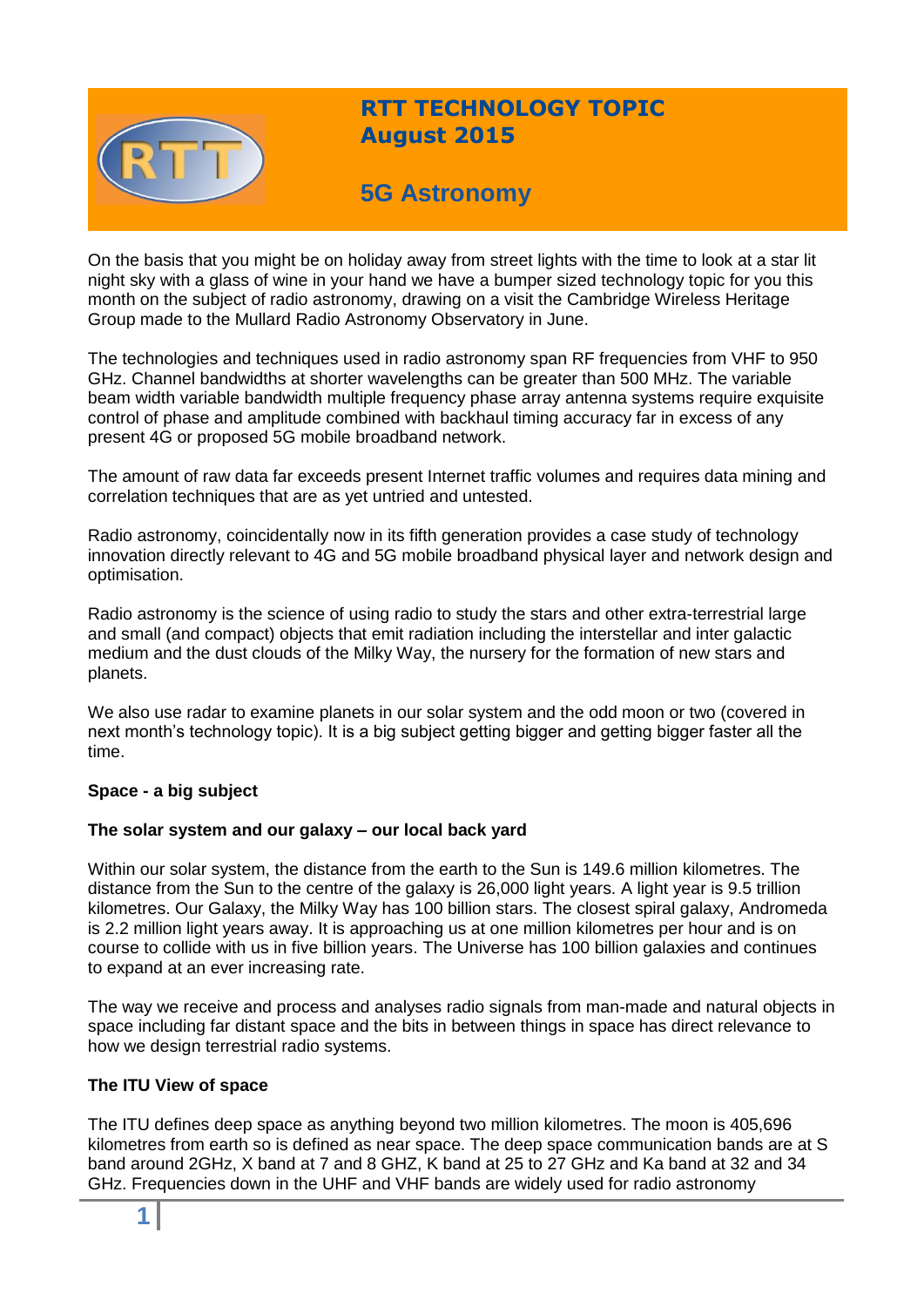observation for objects observed with large red shifts.

### **Pre and Post War Radio Astronomy**

Radio astronomy was invented by accident by Karl Jansky in the 1930's while investigating static on 30 MHz terrestrial radio links used by the Bell Telephone Company in the US.

After the Second World War, a generation of radar engineers including Bernard Lovell in Manchester (Jodrell Bank Observatory) and Martin Ryle in Cambridge (The Mullard Radio Astronomy Observatory) repurposed radar antenna and receiver systems including the 8 metre diameter German Wurzburg radar to look at signals from space.

This prompted a whole new generation of deep space radio observation techniques including Martin Ryle's use of multiple pairs of parabolic reflectors mounted on rails on an East to West axis, the One Mile and 5 Kilometre Arrays, large aperture antenna radio telescopes with resolution determined by the spacing distance.

The East/West axis allowed the antennas to sweep across a segment of sky hence the description of the device as an 'earth rotation interferometer'. The arrays were and are used to make high resolution maps of radio galaxies (large scale galaxies viewed at radio rather than optical wavelengths) and quasars (quasi-stellar small scale compact objects of high radio brightness including neutron stars).

After an upgrade in the 1980's the array was renamed the Ryle Telescope and is now used to help measure Cosmic Microwave Background radiation – the emission signature of the Big Bang 13.7 billion years ago and it's immediate (370,000 year) aftermath.

# **The Ryle Telescope – with thanks to Cavendish Astrophysics and the MRAO and the steady hand of Stirling Essex**



# **The discovery of pulsars**

One of Martin Ryle's colleagues, Antony Hewish helped by a research student Jocelyn Bell built a very different antenna consisting of 2048 dipoles 3.7 metres in length spread across 4.5 acres of Cambridge countryside. The MRAO site is a former mustard gas storage site so not a lot of people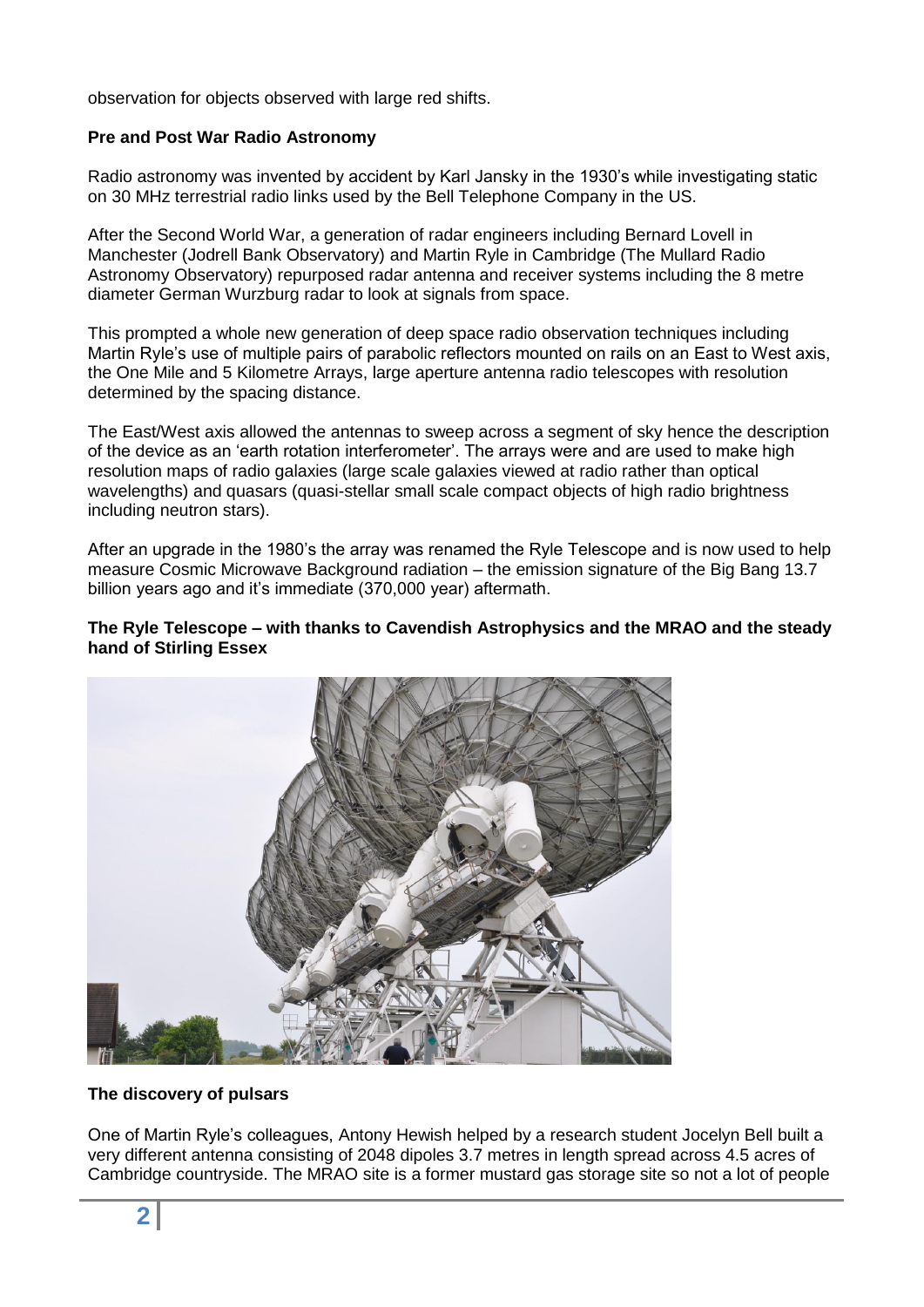live there. The array worked at 81 MHz (3.7 metre wavelength). The garden shed that housed the receiving equipment is rotting away in the bramble undergrowth.

Output data from this extraordinary instrument which today looks like an over grown hop field was recorded on four 3-track pen recorders, producing 30 metres of chart paper each day. These charts were analysed visually by Jocelyn Bell. Two months into observations Bell became aware of 'scruff' on the records. These turned out to be the first observed signal from a pulsar, a compact neutron star producing bursts of radiation due to its rapid rotational spin.

The existence of pulsars had been theorized in the 1930's. It had taken over thirty years to see one in the sky. Over 2000 pulsars have now been identified including unimaginably exotic unimaginably dense millisecond pulsars, a sun sized mix of gas crushed into a 30 kilometre radius object with super liquid super conducting cores (cores with no viscosity or electrical resistance) surrounded by a crystalline crust made of iron and massive elements emitting free electrons and neutrons and rotating most of the time independently at 1000 times per second.

Earth has a magnetic field of one gauss. Our sun has a dipole field of about 50 gauss. New neutron stars have dipole fields measured in teragauss. Because the electrons are superconducting the magnetic field does not reduce over time

The magnetosphere around a neutron star is rotating at a radial distance hundreds or thousands of times the radius of the star which means it reaches the speed of light. These are extreme radio transmitters.

Occasionally neutron stars, usually young pulsars like the Crab Pulsar, generate a giant pulse. Giant pulses have been detected by the Arecibo radio telescope in Puerto Rica.<sup>1</sup> They have a pulse duration of 2 nanoseconds –requiring a receiver bandwidth of several GHz. 2 nanoseconds is the time it takes light to go 60 centimetres. The pulse has travelled 6000 light years from the Crab Pulsar without apparent distortion. Each individual pulse must be generated from a cubic volume of just a few metres. These Nano pulses are therefore generated by the smallest object detected so far outside the solar system.

# **Pulsars as the travel clocks of space**

Apart from the occasional glitch when the core locks to the crust every few million years, pulsars are fabulously accurate radio bright clocks providing a unique way of measuring the dynamics of the universe including the inter stellar medium between stars within galaxies and the inter galactic medium between galaxies. Some of them are moving fast as well, at hundreds of kilometres per second.

They allow Einstein's two theories on relativity to be tested on a cosmological scale.

Just as a reminder, Einstein's Special Theory applies to stationary observers looking at things and events in a system which is moving at an appreciable fraction of the speed of light.

His general theory is about what happens when the system is not simply moving but accelerating, for example when a planet or star is moving in the gravitational field of another star.

General theory shows us how to describe these phenomena as the effect of gravity on time and space.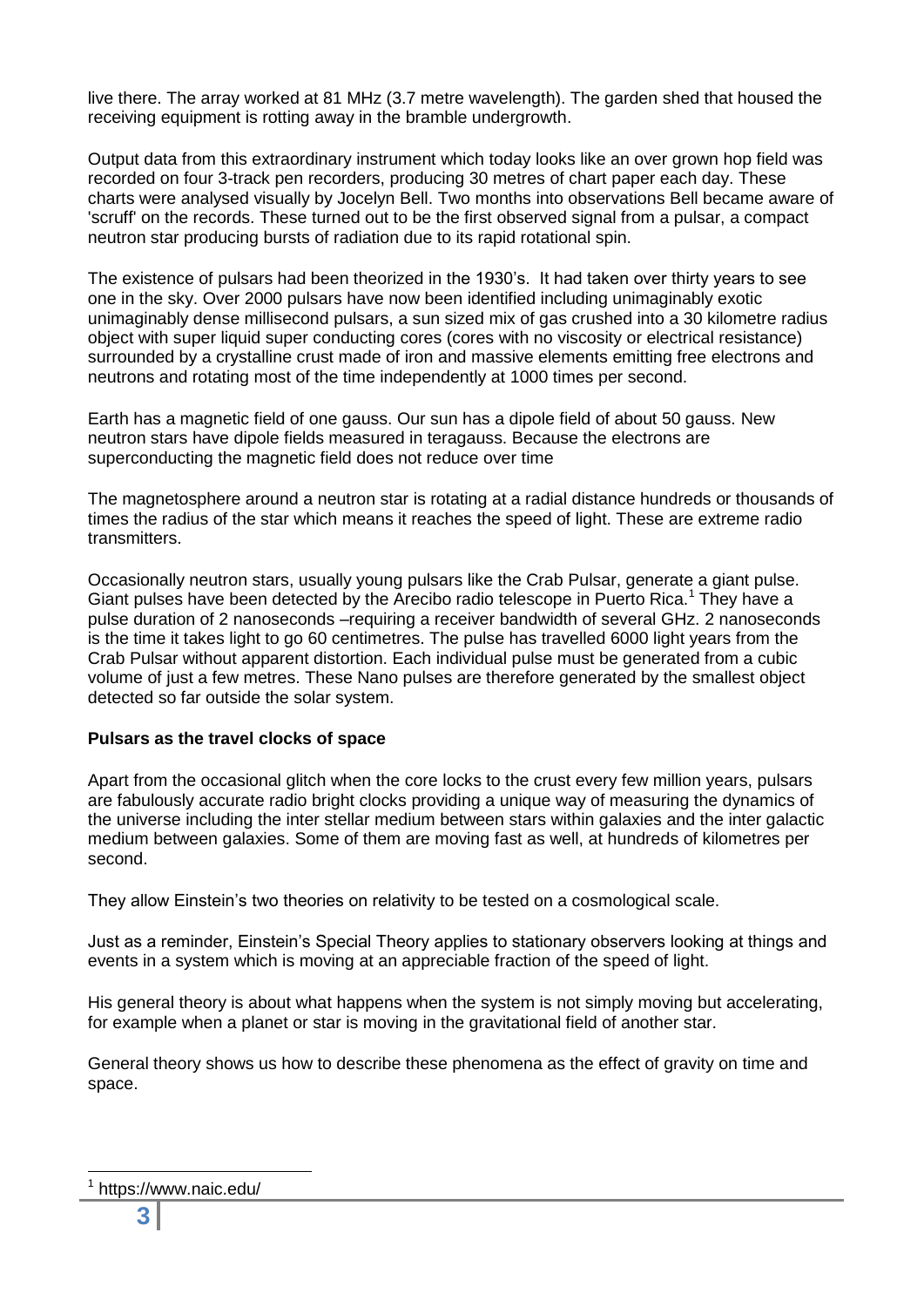General theory is directly relevant to an expanding universe and the local effects of a massive star on time and space. Pulsars provide a stringent test of general relativity particularly pulsars with massive stellar companions, a black hole or another pulsar, in binary systems.

In a binary, if the pulsar is behind its companion, the line of sight passes through the companion's gravitational field. This should induce a distortion in time and space.

# **Why pulsars are important**

Pulsars are important because apart from testing Einstein's theory, they enable us to observe the Universe in a number of ways.

This includes not just the obvious objects like stars but the spaces in between, the inter stellar and inter galactic medium and the gravitational and magnetic fields that exist at both a local and universal cosmological scale.

# **The density of the Universe**

The density of the Universe at a cosmological scale is still a subject of debate, for example does the Universe get less dense at its outer expanding edges? There certainly seem to be some unusually empty parts of space. $2$ 

The **average** density of inter stellar space is however known. Every cubic metre contains a few hundred hydrogen atoms, mostly ionized by ultra violet radiation from energetic stars. This equates to 10,000 electrons per cubic metre. Inter stellar space is on average 1000 times more dense than inter galactic space.

# **The Molecular Clouds Magnetism and Gravity - the nursery of life in the Universe**

However it is also possible to observe areas of molecular clouds where heavier elements have combined into molecules like ammonia and carbon monoxide.

We know this because we can measure the total electron content along the line of sight path to a pulsar by making inferences from the pulse delay and the Faraday rotation of the radio pulses. The pulse delay is typically a second per several thousand years and is frequency specific, typically measured at frequencies between 1400 and 1600 MHz and gives us a measure of electron density. The magnetic field effects the polarisation of the radio pulse. Over light years of distance this can result in several rotations which can be estimated by measurements at multiple wavelengths.

Magnetism is important in space because it produces synchrotron radiation, the radiation produced by any charged particle forced by a magnetic field to travel along a curved path. The CERN Large Hadron Collider studies (among other things) synchrotron radiation and its ability to produce bright visible light and ultra violet or X ray radiation (quarks and sparks) from particles accelerated to close to the speed of light.

Jupiter with a magnetic field far stronger than earth is a synchrotron generator millions of times larger than CERN but still tiny when compared to the Milky Way where the curvature radius is a

<sup>&</sup>lt;sup>2</sup> http://www.theguardian.com/science/2015/apr/20/astronomers-discover-largest-known-structurein-the-universe-is-a-big-hole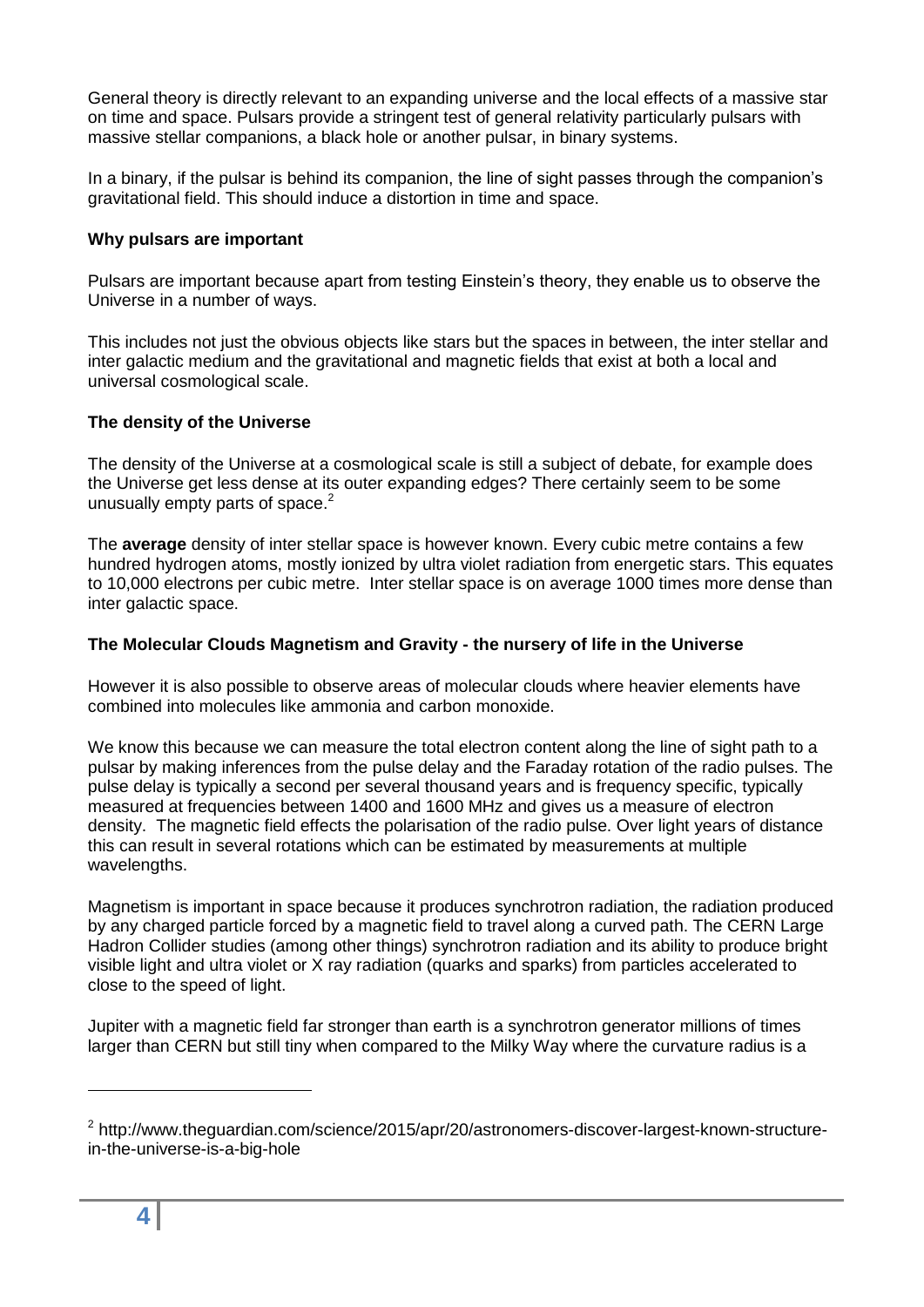function of the distance between stars. You do not necessarily need a Swiss Mountain to study quantum physics when you have the Universe doing the same thing on a rather grander scale.

The giant molecular dust clouds can be seen with a naked eye in the Milky Way obscuring the stars behind them. Within the clouds are trillions of micron sized dust grains which atoms hit and stick to.

The dust grains act as an atomic dating agency, an efficient way for atoms to meet other atoms to produce molecules of water, methyl and ethyl alcohol, ammonia, acetylene, hydrogen cyanide and formaldehyde. Each of these has a recognisable spectral line which gets red shifted down over light years of distance into the RF spectrum. These molecules are the building blocks of life.

Pulsars have their own dating agency and team up from time to time with other pulsars to become binary pulsars or occasionally decide to live dangerously and team up with a Black Hole.

Understanding how this happens requires a digression into how stars live and die.

# **How stars live and die - the Life Style Choices of a Star**

A star is a large continuously exploding hydrogen bomb. Our own sun has a 11 year cycle in which the intensity of this process both overall and locally on the sun's surface, changes in intensity – the solar flares that coincide with high levels of radio interference from the Sun.

Measuring and characterising this interference has been and continues to be an important radio and optical astronomy task. Very occasionally there is a coronal mass ejection emitting a sudden blast of x rays, high energy particles and plasma (hot ionized gas).

The biggest geomagnetic storm on record is the Carrington event in 1859 observed by Richard Carrington<sup>3</sup> through an optical telescope.

In telegraph offices around the world, spark discharges shocked telegraph operators and set telegraph paper on fire. Even when batteries were disconnected aurora-induced electric currents in the wires allowed messages to be transmitted.

Today the impact on radio systems, electric utilities and aircraft, spacecraft, GNSS satellites and communication and observation satellites would be close to catastrophic. These super storms occur every 150 years or so and we are just about due for one **NOW.**

Putting these occasional hissing fits aside, the life style of a star is dependent on the size of the star.

In all stars the process of nuclear fusion produces radiant energy that opposes the gravitational force of the hydrogen. This stops the star collapsing on itself.

The nuclear fusion of hydrogen produces helium and the helium then starts its own fusion process producing carbon and oxygen in the process.

# **The Red Giant and White Dwarf Happy Ending**

In a star the size of our sun, (1.4 million kilometres across, 119 time's earth's diameter and 330,000 times heavier than earth) the helium core then collapses allowing the remaining hydrogen to expand into a red giant, a relatively cool star with a huge radius.

 $\overline{\phantom{a}}$ 3 http://science.nasa.gov/science-news/science-at-nasa/2008/06may\_carringtonflare/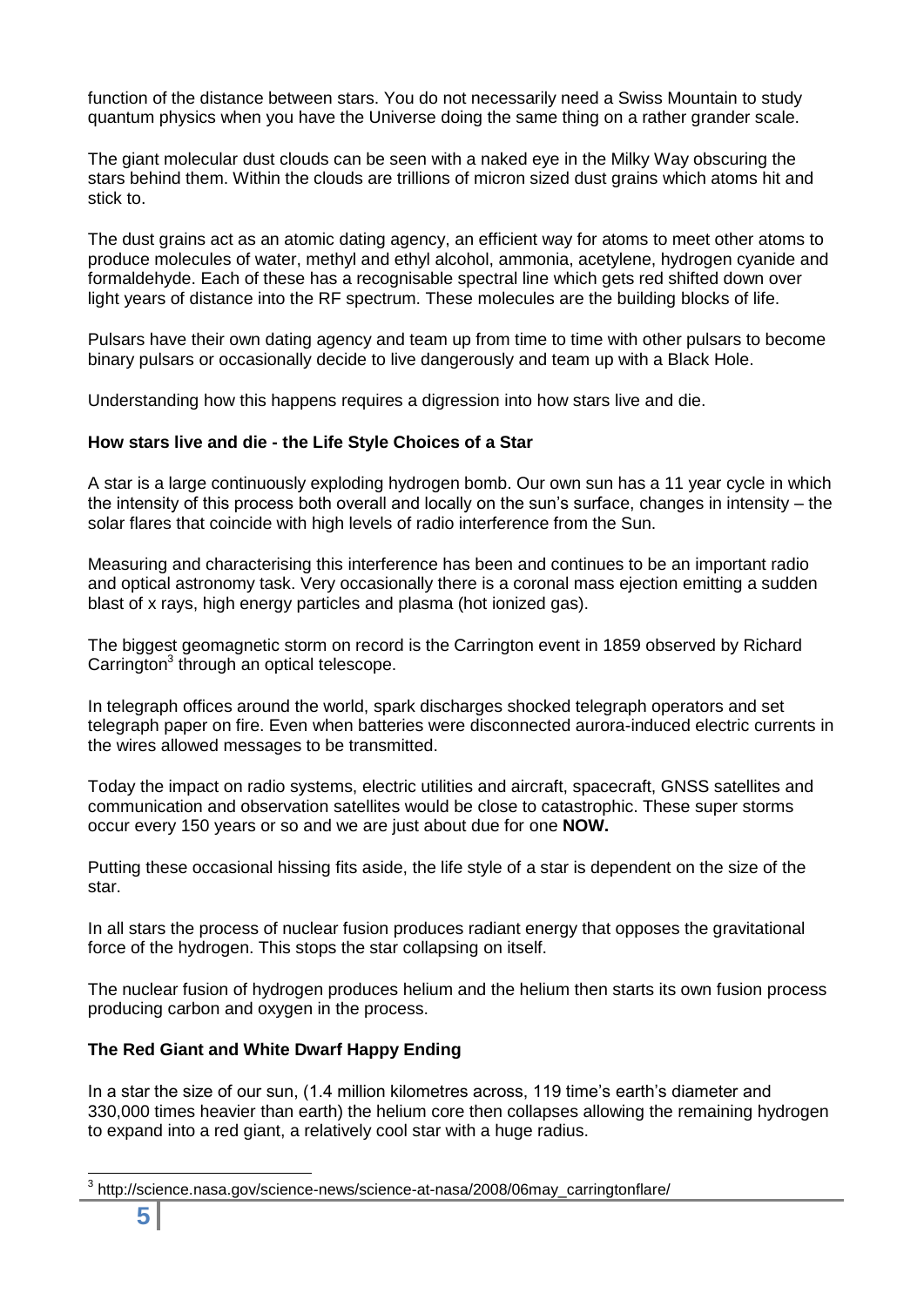A carbon core is left over in a planetary nebular of gas. The carbon core is a white dwarf. This is the final fate of stars with masses up to eight times the size of the Sun.

# **The darker birth of a neutron star**

Stars with masses greater than eight times the mass of the sun end their life as neutron stars.

These stars have enough fuel to produce large quantities of carbon and oxygen.

If the carbon and oxygen core has a mass greater than 1.4 times the mass of the Sun the gravitational forces collapse the core beyond the White Dwarf stage and the carbon and oxygen fuse to produce neon, sodium and magnesium. The silicon and sulphur in the core produce iron, the most stable form of nuclear matter. The fusion of iron does not create energy but requires energy for fusion to take place. Fusion therefore stops at the centre of the star.

At this point the outer layers of the star collapse into the centre due to gravity. The iron core is compressed so that the nuclei of iron begin to touch, setting off a shockwave. As the shockwave spreads outwards it fuses elements into isotopes of every element including uranium.

As the shockwave moves inwards into the core it has enough energy to convert the protons and electrons in the iron into neutrons. This produces an explosion so powerful that it will typically outshine the host galaxy for a month or so.

If the original star is 8 -25 times the mass of the sun, the neutron core will remain as a neutron star with a mass up to three times the mass of our sun compressed into an object 30 kilometres across. A tea spoon of neutron dust weighs as much as a mountain.

# **The Black Hole Option**

If the original star has a mass of more than 25 times the mass of the sun, the neutron core will collapse to a density where gravity prevents the emission of any radiation, a Black Hole typically 20 kilometres across.

Matter falling into the black hole emits radiation before it disappears from view

The rate of rotation of the black hole determines the efficiency of this matter to energy conversion process.

A high rate of rotation produces an efficiency of greater than 40%. This is the most efficient conversion of mass into energy anywhere in the universe. The Sun by comparison is 1% efficient.

It would be useful to know how this works.

# **Spinning neutron stars (and spinning black holes)**

The original star would have been spinning relatively slowly. Our Sun for example revolves every 27 days. However when a rotating mass is moved closer to its centre its rate of rotation speeds up due to the increase in angular momentum. A star rotating once a month will end up as a neutron star rotating once a second with a magnetic field of a thousand million Tesla.

Black holes are not completely black and the occasional photon makes the occasional escape a process described as a glowing event horizon. This has been better understood due to the work of Stephen Hawking studying the quantum physics of Black Holes and their immediate cosmic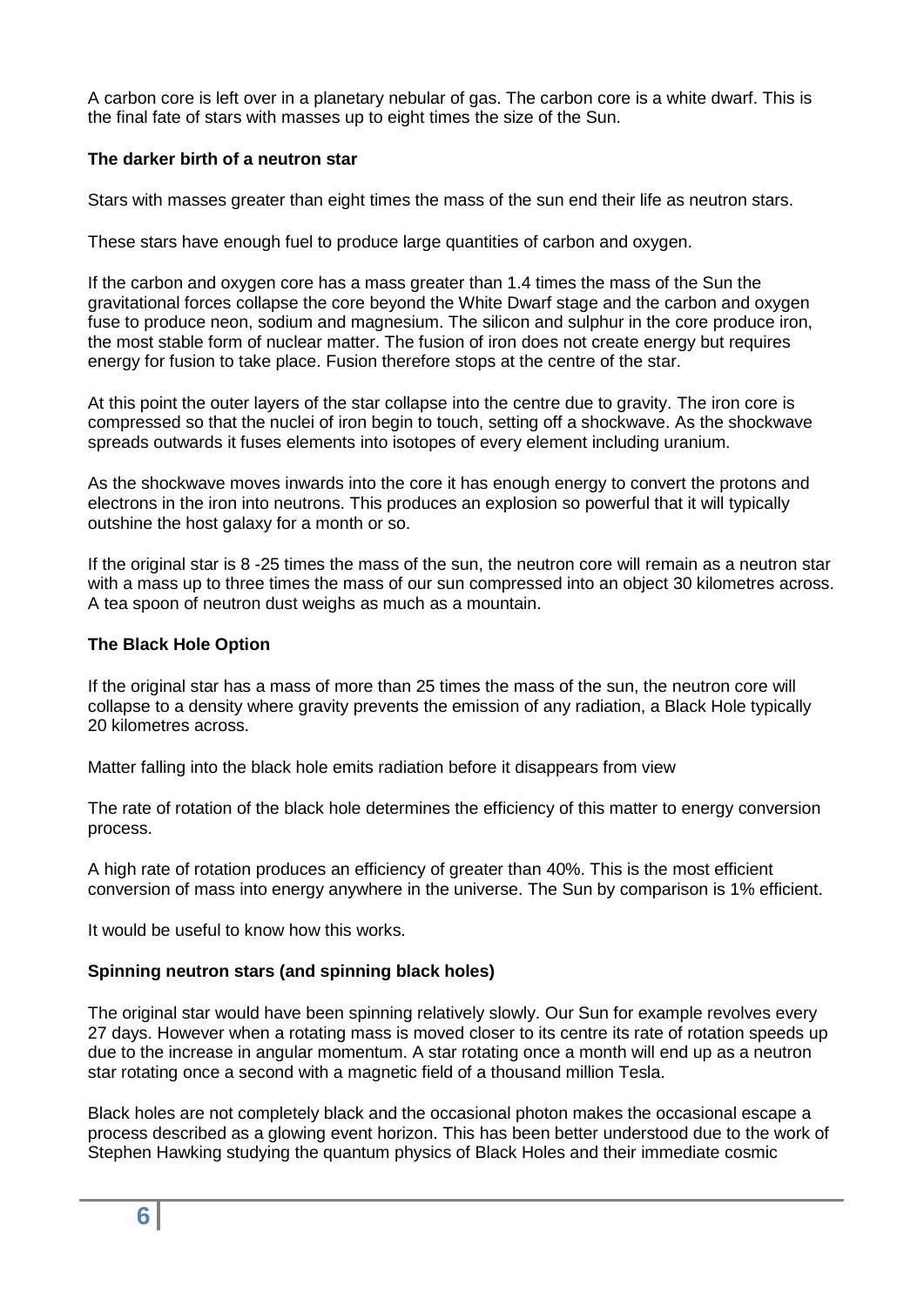companions. Over cosmological time a Black Hole will disappear although the concept of something invisible disappearing is hard to grasp.

### **The Millisecond Pulsars**

Neutron stars slow down at rates of about one millionth of a second per year. The ratio of a pulsar's present speed to this slow-down rate is a good way of telling how old it is.

Some neutron stars get a rotational rewind. When a star collapses into a White Dwarf the atmosphere of the dying star expands massively and the outer parts sometimes reach the nearest neutron star. The gravity of the neutron star pulls in the atmosphere increasing the mass of the neutron star by a small amount and the rotation by a large amount. This is what produces those millisecond pulsars sometimes described as 'recycled pulsars'.

#### **Pulsars - magnetism and gravity**

Radio waves can be generated by an oscillating electric current or an oscillating magnetic source. The rotating neutron star provides us with the perfect magnetic source producing radio signals in two opposite directions, hence the lighthouse effect.

As stated earlier, pulsars allow us to map the magnetic field in the interstellar medium. The inter stellar magnetic field is sustained by bulk movements of electrons making currents in the thin ionized gas and is a million times less strong than the earth's magnetic field and therefore difficult to measure directly but can be measured indirectly by the effect of the magnetic field on the signal from the pulsar, specifically the change of polarisation. The Faraday rotation gives an average strength of the magnetic field. The electron population along the line of sight is found from the dispersion delay,

Some pulsars have now been observed from earth for over thirty years including the Crab Pulsar which has now been recorded through over a billion rotations. The measurements have been used to study gravitational lensing, the impact of gravity on radio waves including instances when a pulsar can be seen on two separate ray paths - seeing double at radio wavelengths.

Pulsars have helped astrophysicists to produce localised magnetic and gravitational maps of the galaxy which remain separate but interconnected with the gravitational waves that are theorized to exist on the cosmological scale.

Pulsars allow astro chemists to explore the role of the molecular clouds in the formation of life. If at any stage we discover extra-terrestrial life we will need to have astro biologists and astro psychologists and astro psychiatrists as well although as Stephen Hawking points out our new terrestrial friends will probably have destroyed us by then.

Gravity has the ability to condense matter at any scale. The role of gravitational waves in this process is presently uncertain but pulsars are an important part of the observation process. Gravity and magnetism would appear to be the two primary change agents of the large scale Universe.

Pulsars are by far the best way to study how those change agents work. They are small but radio bright but require good angular resolution.

# **The need for better radio telescopes**

That means more radio telescopes are needed with better resolution and better sensitivity. The most recent telescope to be commissioned on the Cambridge site is the Arcminute Micro kelvin Imager (AMI).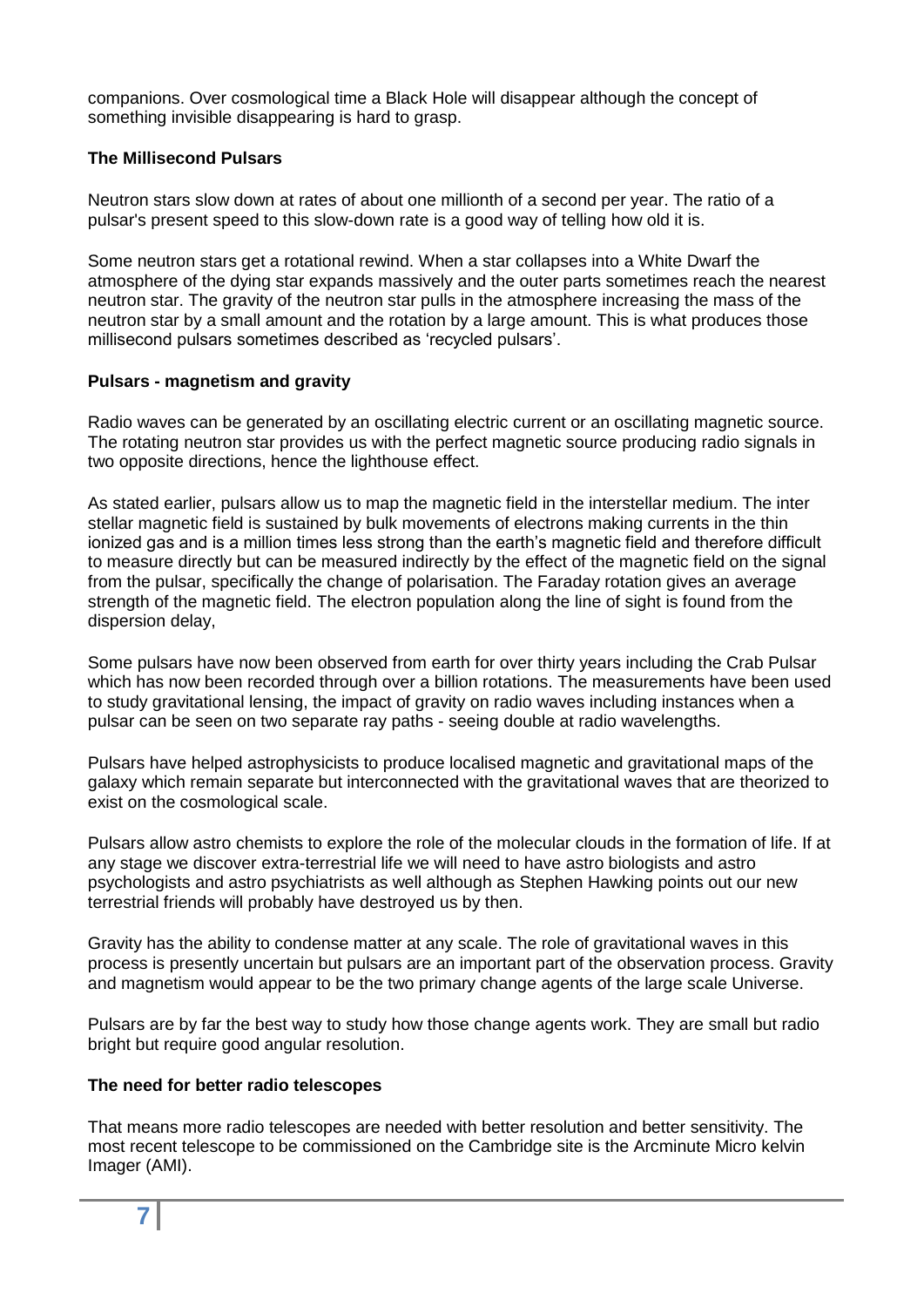This is two separately correlated arrays of receivers operating at 12 to 18 GHz band with a small array of ten 3.7 metre parabolic dishes in a compact configuration able to resolve angular scales of 2 to 16 arc minutes linked to a large array formed by a compact configuration of eight of the 12.7 metre Ryle Telescope dishes in the Ryle array including two off set dishes to create a north south baseline to cover angular scales of 0.5-5 arc minutes.

The combination of the two systems works on the basis of the small array detecting shadows that galaxy clusters have imprinted on the cosmic radio background with the large array providing correction for contaminating radio sources. The overall bandwidth is six GHz divided into eight broadband 750 MHz channels. Independently of red shift this combined array should be able to see clusters that are impossible or hard to detect optically, for example galaxy clusters hidden behind dust clouds.

This should take us back to the period between 370,000 years and one billion years including pre galaxy structures as they coalesce under the influence of gravitational wave energy.



**The AMI array – with thanks to Cavendish Astrophysics and the MRAO and Stirling Essex**

The AMI array demonstrates the complexity of present day telescopes both in terms of their RF bandwidth, the RF phasing and linearity required to preserve phase and amplitude information and the digital processing needed to perform multiple channel correlation. It also demonstrates the performance capability of present radio telescope systems when used with other systems.

Looking further afield there are more ambitious projects under way.

The recently commissioned Atacama Large Millimetre Array (ALMA) in the Atacama Desert in Chile at an altitude of 5000 metres cost one billion dollars (the Hewish antenna cost £15000) and has 66 steerable 12 and 17 metre parabolic reflectors. The fibre connections for this array have tolerances of less than ten microns. The array is considered to be ideal for studying the shifted spectral lines of water, carbon dioxide, oxygen and nitrogen, the intellectual feedstock for a whole new generation of astro chemistry and to study the radio emissions from Black Holes at wavelengths between 30 centimetres and 13 millimetres (1 GHz to 230 GHz).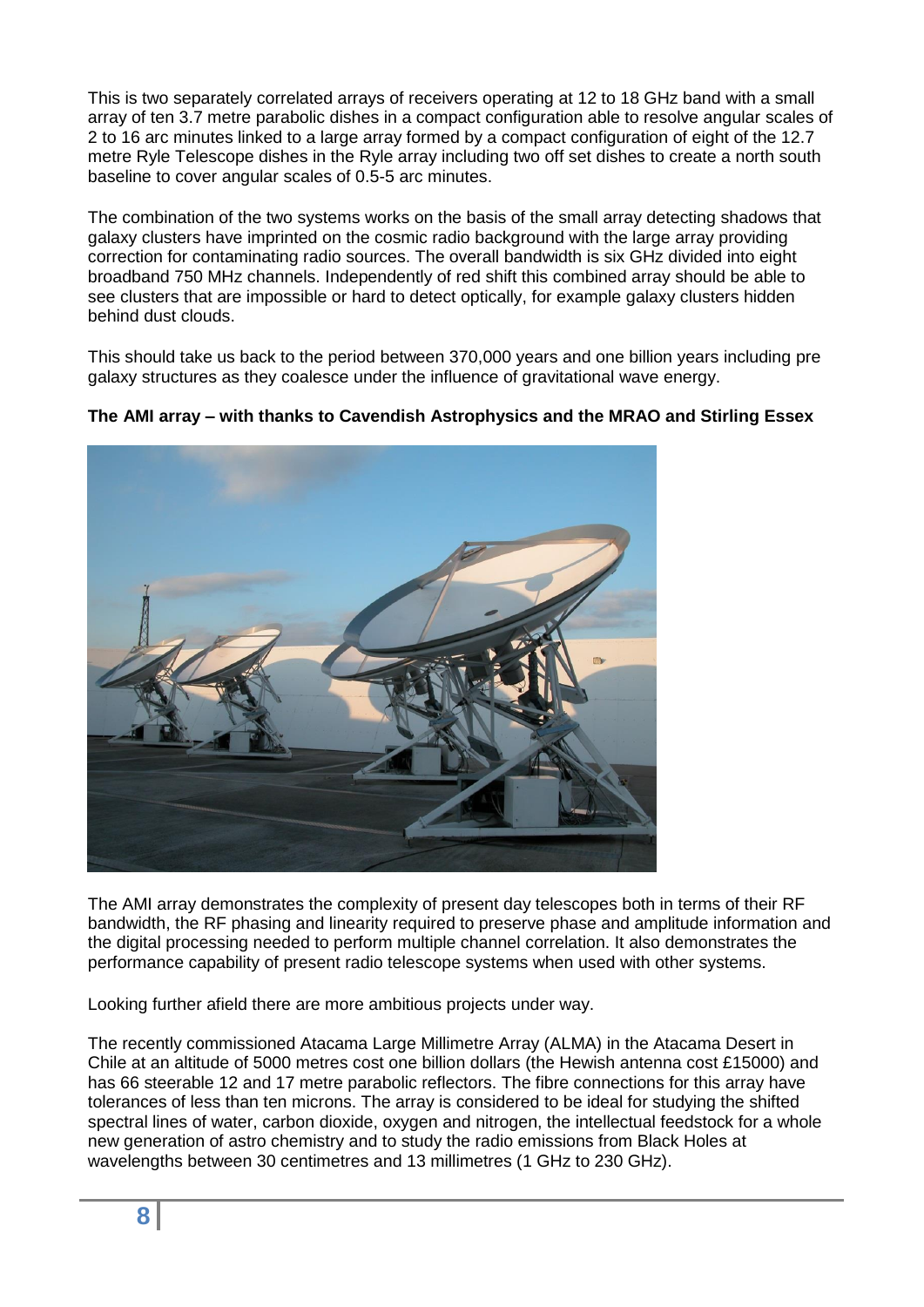The concept was developed from earlier schemes such as the **M**ulti **E**lement **R**adio **L**inked **I**nterferometer (MERLIN) which linked the Lovell telescope at Jodrell Bank with the Ryle array in Cambridge 220 kilometres away. These are known as long base line interferometers.

As the name implies, Merlin originally used radio links between the antennas sites. These were replaced with fibre in 2011 which increased the bandwidth to 500 MHz centred at 1500 MHz. The additional bandwidth allowed frequency diversity gain to be realized from each antenna pair and delivered an increase in sensitivity. The radio telescope operates between 151 MHz and 24 GHz.

At a wavelength of 6centimetres (5 GHz), Merlin has a resolution of 50 milliarcseconds, comparable to the Hubble Telescope at optical wavelengths. Very Long Base Interferometers by comparison give a resolution of around 0.001 arcseconds.

# **Radio telescopes in space.**

Longer baselines required a radio antenna in space coupled to a ground based telescope. This was achieved by Japan with their HALCA satellite 1997 to 2005 with an 8 metre diameter telescope coupled to an earth based telescope – a 21,000 kilometre baseline, three times the possible distance between any pair of earth based telescopes.

The Russian Radioastron Programme launched in July 2011 has a 10 metre diameter telescope in a highly elliptical orbit giving space/earth baselines of 200,000 kilometres using wavelengths of 1.3, 6 and 92 centimetres.

The Planck<sup>4</sup> satellite launched in 2012 spent 30 months observing cosmic background radiation from the First Lagrangian Point. The First Lagrangian point is 1.5 million kilometres inside the Earth's orbit and is the point at which the gravitational forces of the earth and Sun are in balance, allowing the spacecraft based telescope to hover in the sky.

The High Frequency Planck Receiver measured radiation in six frequency bands: 100, 140, 220, 350, 550 and 850 GHz (wavelengths of 3, 2, 1.5, 0.9, 0.5 and 0.3 mm). The peak for observable cosmic background radiation is 160 GHz.

The low frequency receiver measured radiation in three frequency bands: 30, 45 and 70 GHz (wavelengths of 10, 7 and 4 mm).

Measurements in space of the CMB have provided accurate estimates of the age of the Universe (13.7 billion years), the curvature of space (the flat universe) and a possible confirmation of inflation theory and the nucleosynthesis of helium. This is described by astro scientists as precision cosmology.

Planck produced enough data to estimate the relative contents of the universe as 4.9% baryonic matter (observable matter such as hydrogen and helium), 27% dark matter, and 68% dark energy.

# **How to look at invisible objects**

It is humbling to realise that most of the universe is invisible to us anywhere in the electromagnetic spectrum.

However just because something is invisible does not mean we cannot study it. We just have to do the observation indirectly by proxy.

 $\frac{1}{4}$ 

http://www.esa.int/Our\_Activities/Space\_Science/Planck/Planck\_s\_HFI\_completes\_its\_survey\_of early\_Universe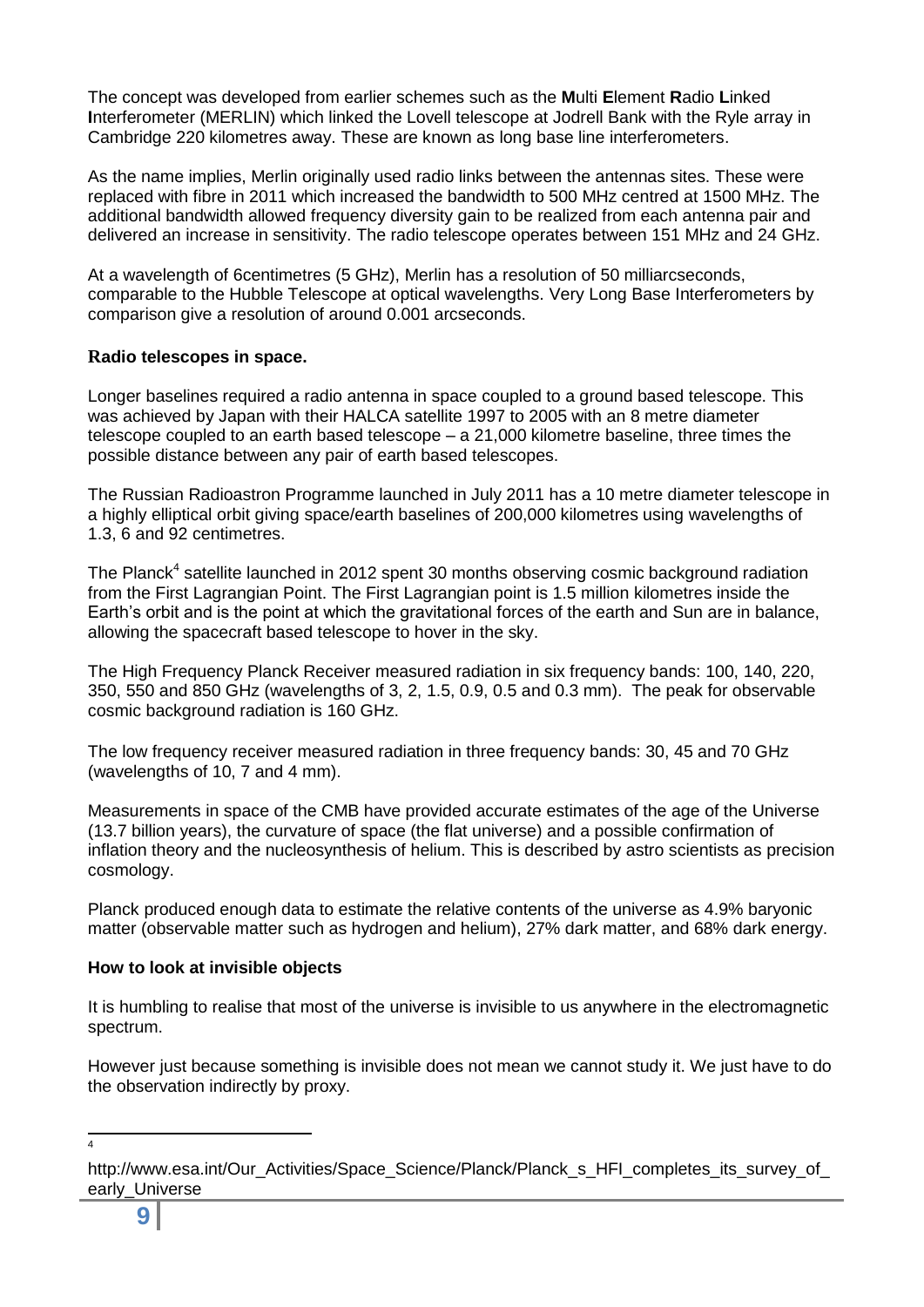Examining pulsar behaviour close to black holes is one example. Studying the shadow that galaxy clusters cast on cosmic background radiation is another or studying objects which have been eclipsed by another object (occultation). Indirect observations can in most cases provide enough data to support a reasoned inference.

But is does highlight the need for better optical and radio telescopes.

Radio telescopes can see some things that optical telescopes miss. Large red shifted spectral lines that end up at RF frequencies for example which includes the white hot fireball of the big bang red shifted down to millimetre RF wavelengths.

The longer wavelengths (compared to optical) are a potential disadvantage in terms of achievable resolution but this can be offset by building very large terrestrial arrays.

Terrestrial systems can be bigger and they can adapt for atmospheric distortion by measuring the water vapour and oxygen resonance peaks, using those measurements as a correction factor for measurements either side.

The largest ground based interferometer array is the Very Large Base Line Array in the USA with an 8000 kilometre baseline resolution giving a resolution of a thousandth of an arc second. This array is able to measure pulsars at distances of over 7700 light years with 10% accuracy. It has a primary beam, an area of sky covered by the individual elements and a smaller synthesized beam width created by a combination of the elements in the array.

A new frequency array (LOFAR) is being constructed by the Astron Astronomical Institute. There are 36 antenna clusters each containing a few hundred omnidirectional dipoles with the clusters distributed across the Netherlands, the rest of Europe and Chilbolton Down in the UK.

LOFAR can survey the whole sky above the horizon or discrete parts of the sky or both simultaneously. It is a software telescope with no mechanical pointing. There are two antenna lengths, one covering low band 10 to 80 MHz and one covering high band 110 to 210 MHz missing out the noisy FM band .

Amongst other tasks LOFAR will be detecting hydrogen line radiation at 1420 MHz which has shifted by a large red factor into the VHF band and will help to tell us what happened between 370,000 years after the Big Bang and one billion years – the period when stars and planets started to coalesce.

The capabilities of ALMA and LOFAR will be combined in the next even more ambitious terrestrial project, the Square Kilometre Array to be built in South Africa and Australia

SKA will cover the radio spectrum from the low frequencies of LOFAR though to the millimetre wavelengths of ALMA but primarily centred between one centimetre and one metre with three antennas spanning from 70 MHz to 10 GHz. There will be 3000 high frequency 15 metre radius parabolic reflectors supplemented by lower frequency dipoles like LOFAR all beam steerable based at dense centralized antennas farms with outliers along radial arms reaching out 3000 kilometres.

All sites will be interconnected by fibre with each channel carrying multiple frequency channels to allow fine resolution of spectral lines and rejection of narrow band man-made signals.

Observations are planned to start in 2019 with performance improving in a second phase to be completed in 2025. SKA is therefore a project that is contemporary to terrestrial 5G deployment.

The SKA should provide exquisite resolution for resolving small compact radio objects including pulsars immediately adjacent to black holes. This will support research into gravitational waves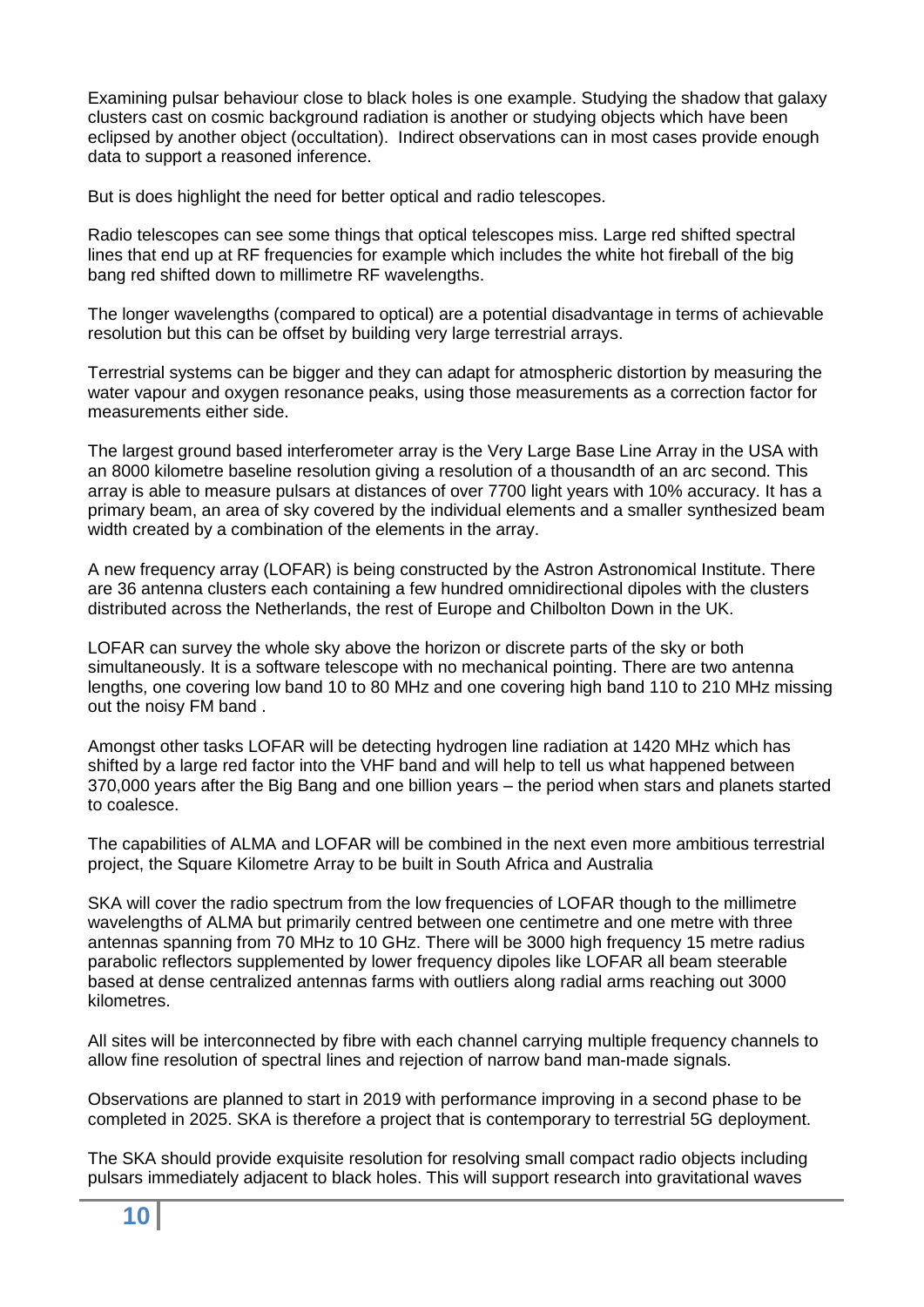which to date have been impossible to measure but theoretically must exist. It will also be able to do big sky searches efficiently and fast.

The data handling requirements will be significantly higher than present day to day global internet traffic and exceeds present super computer performance capabilities but then that's the point of new technology on a cosmological scale.

# **5G Astronomy**

This is the point at which the relevance of next generation radio astronomy to 4G and 5G radio systems should become apparent.

The radio astronomy industry is producing radio systems which rely on electronically steerable antenna arrays capable of working from VHF to 950 GHz with channel bandwidths of 500 MHz or more at the shorter wavelengths. These arrays produce multiple beam widths including adaptive electronically steerable narrow beams within wide beams with receive signals combined through ultra linear ultra-low noise multiple receiver front ends.

The wide area timing accuracy required to maintain phase and amplitude information from thousands of antennas thousands of kilometres apart over fibre back haul requires timing accuracy at least an order of magnitude better than present terrestrial radio systems.

Astronomy started more or less from the time when people looked up at the sky and started to be curious about what they were looking at. The Ancient Greeks coined the term Kosmos - the wellordered universe and gave our Galaxy a name -the Greek name for the Milky Way (Galaxias) is derived from the word for milk (gala).

You could regard astronomy is being now in its fifth generation. This can be either be defined by people or by technology or by wavelength and whether or not optical and shorter wavelength observation is included.

In terms of people, Galileo marks the start of **the first generation of astronomy** with his first observations with an optical telescope in 1610 just before Edmond Halley and Newton (the 1687 Principia) set out the basic mechanics of motion of the more visibly obvious celestial objects (the sun and the moon and the stars).

Hubble marks **the second generation of astronomy** with his discovery in 1929 that the universe is expanding and that the expansion rate is increasing, giving us the insight to use red shift to determine the age of the universe and red shift and blue shift to determine the speed at which stars and galaxies are moving towards or away from us within that expanding space (the Doppler effect at optical and RF wavelengths).

The space telescope that now bears his name continues to produce exquisite pictures of distant parts of our galaxy including images of exoplanets in adjacent solar systems that may be fostering life forms that are presently scarcely imaginable. The Hubble Telescope is the first of a new generation of spaced based optical observatories measuring wavelengths from 0.1 to 2 micrometres.<sup>5</sup>

20<sup>th</sup> and 21st century astronomers now have Einstein's Law of Special Relativity (1905) and General Relativity (1916) as a theoretical background to the influence of gravity on time and space. Hubble's thesis that the expansion rate of the Universe was increasing led to the theory that expansion is governed by gravitational waves emanating from the Big Bang with possible wavelengths that span thousands or millions of year – an extreme version of long wave radio which to date has proved impossible to measure or observe.

5 http://www.spitzer.caltech.edu/mission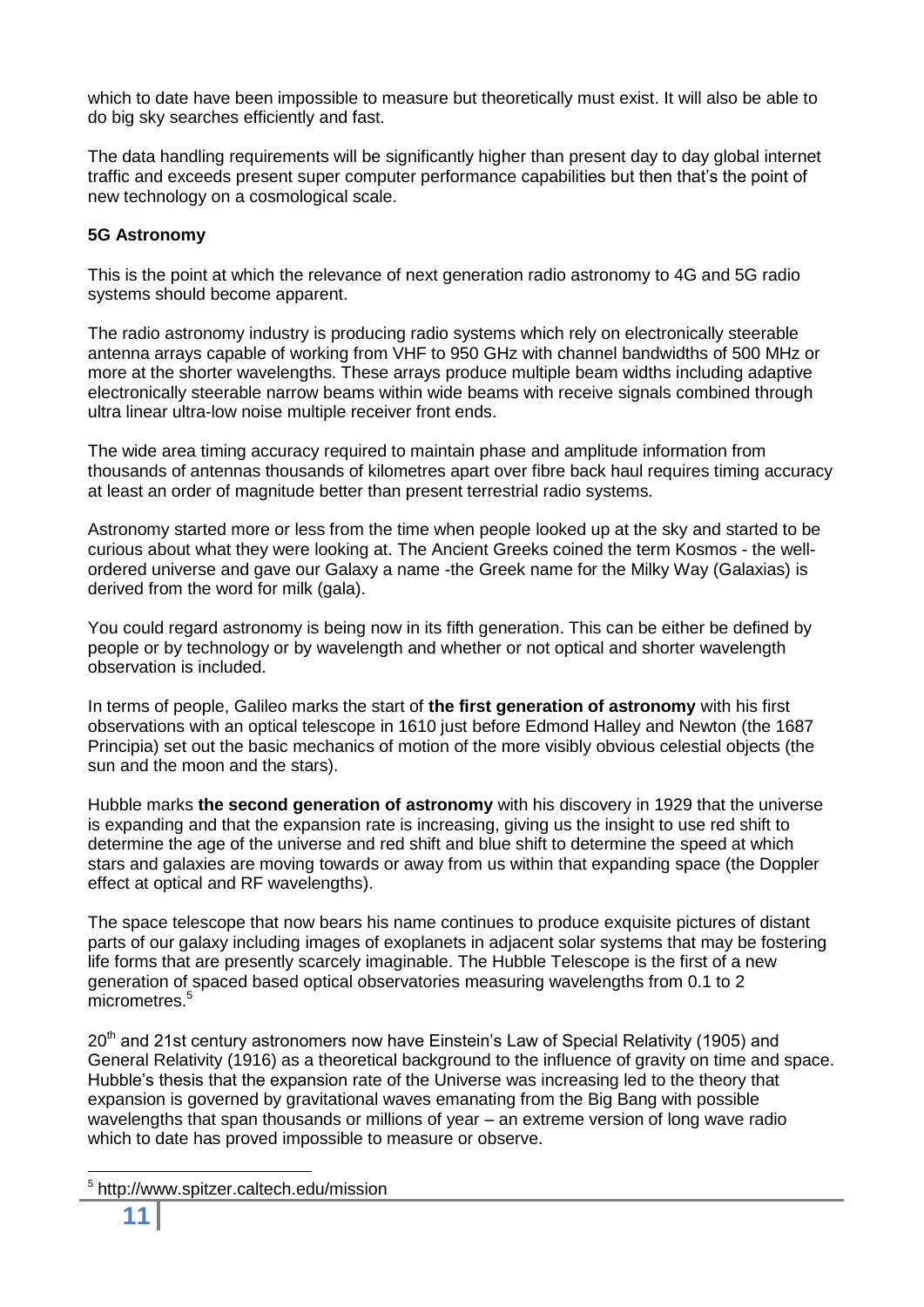Karl Jansky and Grote Reber mark **the third generation of astronomy** or rather the recognition that radio astronomy could be used to supplement optical observation. Karl Jansky, a US radio engineer investigating interference on Bell Telephone 30 MHz radio links was the first to observe radio waves from space. His findings were published in the 1932 Proceedings of the Institute of Radio Engineers and (the more widely read) Nature Journal. The *jansky* (Jy) is a unit of spectral flux density, or spectral irradiance, equivalent to 10−26 watts per square metre per hertz.

Inspired by Jansky, Grote Reber, a radio engineer in Chicago became an amateur radio astronomer and in 1937 built a 9.5 metre radio dish telescope with a receiver working at 1.87 metres (160 MHz) and 0.63 metres (480 MHz) which he used to draw radio emission maps of the Milky Way. His first paper was in the proceedings of the Institute of Radio Engineers in 1940.

**The fourth generation** could be characterised as the period after the Second World War when radar technologies were repurposed for radio astronomy with Lovell and Ryle as two of the most active UK based pioneers. The following forty years marked a developing ability to measure the Universe across the whole of the electromagnetic spectrum from metre band to millimetre wavelength radio through infra-red, optical and ultra violet and X ray imaging (from space**).**

**The fifth generation** adds massive multiple antenna arrays, digital imaging and digital processing and massive computing power to the technology mix and includes a much improved coupling of radio, infra- red, optical, ultra violet and X ray and Gamma ray and Y ray observation techniques**.**

Intellectually the back end of this era has been informed by what could be described as the Hawking/Dawkins effect- the combined impact of Stephen Hawking's theoretical analysis of the cosmos and Richard Dawkin's questioning of creationism, though we still do not know what happened before the Big Bang, who lit the fuse or why ….. Or what exists outside the flat universe.

# **The search for extra-terrestrial life**

Stephen Hawking recently lent his support to a search for extra-terrestrial intelligence despite reservations as to what would happen if we found anything. $6$  This involves studying exoplanets which can be hard to see optically due to surrounding star light and usually have low RF brightness.

The recent discovery of an aurora around a brown dwarf, a cross between a super large planet and a star then never quite made it to the fusion stage was achieved by correlating radio observations from the Very Large Array Telescope and the Hale and Keck optical telescopes. The exoplanet, LSR J1835 is 18 light years away in the Lyra constellation.

On a cosmological scale this is local science but in practice studying the solar system (our sun and its nine planets), our galaxy and other galaxies is an integrated science combining measurements across the whole of the electromagnetic spectrum with magnetism and gravity as localised and cosmological scale enablers of change. This is why measuring gravitational waves and mapping the magnetic universe is important.

The behaviour of pulsars next to Black Holes, those mysterious stores of dark energy and dark matter that we know are there but cannot see will test Einstein's General and Special theories of relativity at an altogether higher level.

And the discipline of astro chemistry remains in its infancy but has almost infinite potential.

# **Summary**

<sup>6</sup> http://www.space.com/29999-stephen-hawking-intelligent-alien-life-danger.html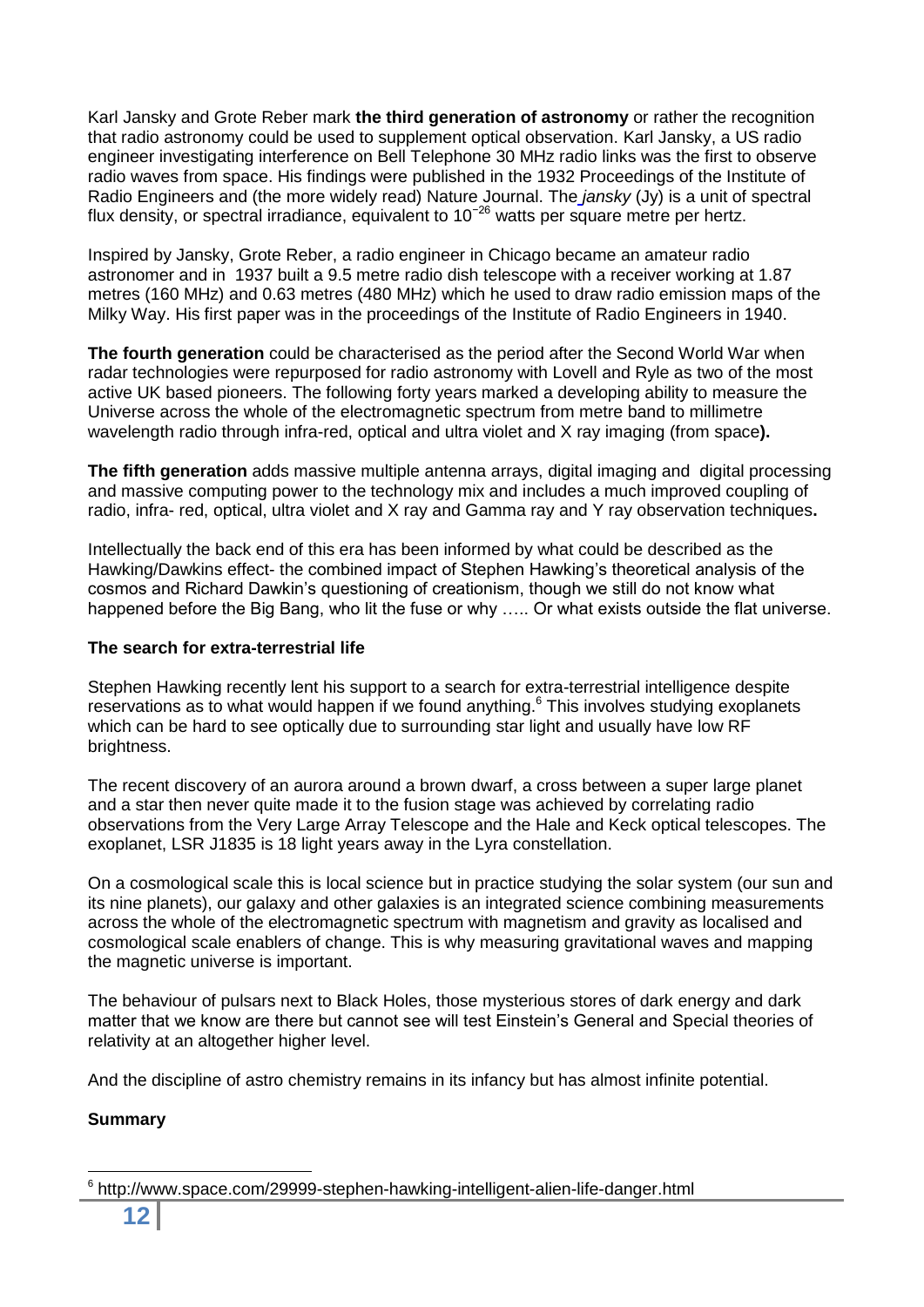5G radio has a lot to learn from 5G astronomy. In terms of radio innovation this includes receiver optimisation from VHF to 950 GHz, interference cancellation and dynamic correction for atmospheric distortion and the effective integration of RF observation with observations across the whole of the EMC spectrum.

In terms of network innovation this includes super accurate long distance multipoint to multipoint timing accuracy over wide band optical fibre.

In terms of data processing this includes an unprecedented volume, velocity and variety of data that will require a new generation of Big Data management and data mining and correlation capability.

In the meantime, 5G Astronomy is about to reveal a lot more about the Universe than we ever knew before or at the very least prove or disprove the theoretical models that exist for those parts of the Universe that can only be observed indirectly - the visible invisible universe.

# **Ends**

# **Post Script - The Harmony of the Spheres**

On a whimsical note, the Ancient Greeks talked about the Music of the Spheres and Harmony of the Spheres in the context of a well-ordered Universe, the Kosmos. As usual they might turn out to have been spookily prescient.

Gravitational wave theorists talk about the Universe as a huge resonant bell with the Big Bang as a point source, a moment of infinite mass. Inflation growth theory proposed by Alan Guth in 1981 suggested that the Universe underwent exponential growth for one second then switched to 13.7 billion years of linear expansion with the ripples explaining why the expansion appears to be getting faster with time (as the ripples move away from the point source).

This is the thesis that supports the theory that the Universe is flat when viewed from the outside, a theory which will be difficult to prove for obvious reasons but would appear to be the only option that satisfies the increasing expansion rate observation.

At least up to the pre Socratic era there was a general feeling that the world was flat. Aristotle (384-322 BC) reasoned that the Earth must be spherical because of the circular shadow it cast on the Moon during a lunar eclipse. Luckily for Columbus he was right but it is curious that we have gone from thinking the world was flat to realizing the world is round but the universe is flat and galaxies come in various shapes and sizes.

But back to the Harmony of the Spheres and forward in time to 1884, the composer, Giuseppe Verdi wrote to the Music Commission of the Italian Government arguing the case for lowering the standard pitch for Concert A from the 435 Hz used in France to 432 Hz on the basis that music sounded better when tuned to that resonance. You can listen and decide for yourself by listening to A432 shifted music on various comparison web sites. <http://omega432.com/>

In the grand spirit of European and US integration the US decided to use 440 Hz. A440 was officially designated by the American Federation of Musicians in 1917 and adopted as an ISO standard in 1953.

There are advocates arguing for a return to A432 on the basis of it being a multiple of the 8 Hz Fibonacci number series used by nature to duplicate itself, for example petal growth and seed germination. 432 times 432 equals the speed of light in millions of miles per second and crops up in various terrestrial geometric relationships including the Pyramids and the Golden Mean and extra-terrestrial distances and ratios. This could of course be new age nonsense but it might fill the